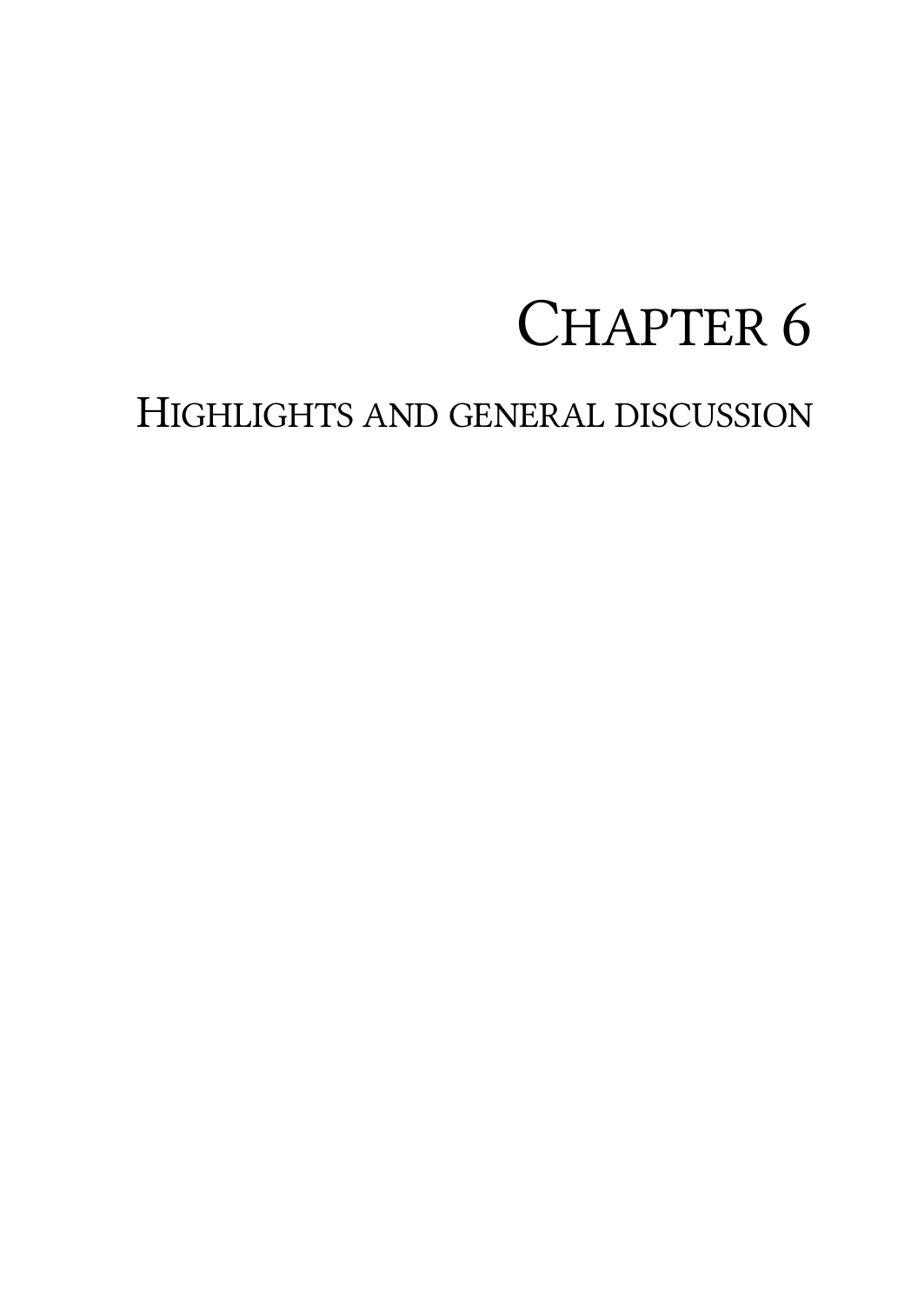# 6.1 HIGHLIGHTS

The research in this thesis has brought forward several findings of interest to the field of adolescent brain development:

- $\triangleright$  The thinning of the cerebral cortex during adolescence is heritable and can be described by a brain-wide genetic factor with fluctuating influences across the ages that acts in addition to secondary localized influences from novel genetic factors at the different ages (Chapter 2).
- $\triangleright$  Reliability modelling of the inherently noisy BOLD functional MRI signal can reveal the "true" (i.e. unconfounded by measurement error) resting-state functional connectivity between brain regions; this is reflected by the improved strength in the associations of functional connectivity with various traits and by the increased heritability estimates for the reliable component of functional connectivity (Chapter 3).
- $\triangleright$  There is a subtle but wide-spread developmental pattern of resting-state functional connectivity during adolescence; this is described by mostly increased functional connectivity within brain networks and by decreased functional connectivity between brain networks, and in addition to sex-specific effects for the functional connectivity within the default mode network and within the salience network (Chapter 4).
- $\triangleright$  Resting-state functional connectivity in the adolescent brain is partially influenced by a mixture of stable genetic and common environmental factors; i.e. there is no clear evidence for fluctuating influence of a core genetic or environmental factor or indication for novel factors at the different ages (Chapter 4).
- $\triangleright$  Progressive aging of the brain in patients with schizophrenia is accelerated around the time of onset for the disorder, which typically occurs during adolescence, but does not appear to be associated with progressive aging measured with epigenetics in blood, although separately both are associated with polygenic risk for schizophrenia (Chapter 5).

### 6.2 GENERAL DISCUSSION

#### 6.2.1 Maturation and sex effects on the adolescent brain

#### *6.2.1.1 Development of cerebral cortical thickness in adolescence*

In Chapter 2, we investigated the development of cortical thickness in the longitudinal BrainSCALE study of children and adolescents at 9, 12 and 17 years of age. We report a gradual decrease in thickness of the cerebral cortex between 9 and 12 years of age that is accelerated between 12 and 17 years of age, with the most prominent changes occurring in the sensorimotor regions (visual, sensor, and motor cortices) and the frontal pole (Chapter 2). Moreover, we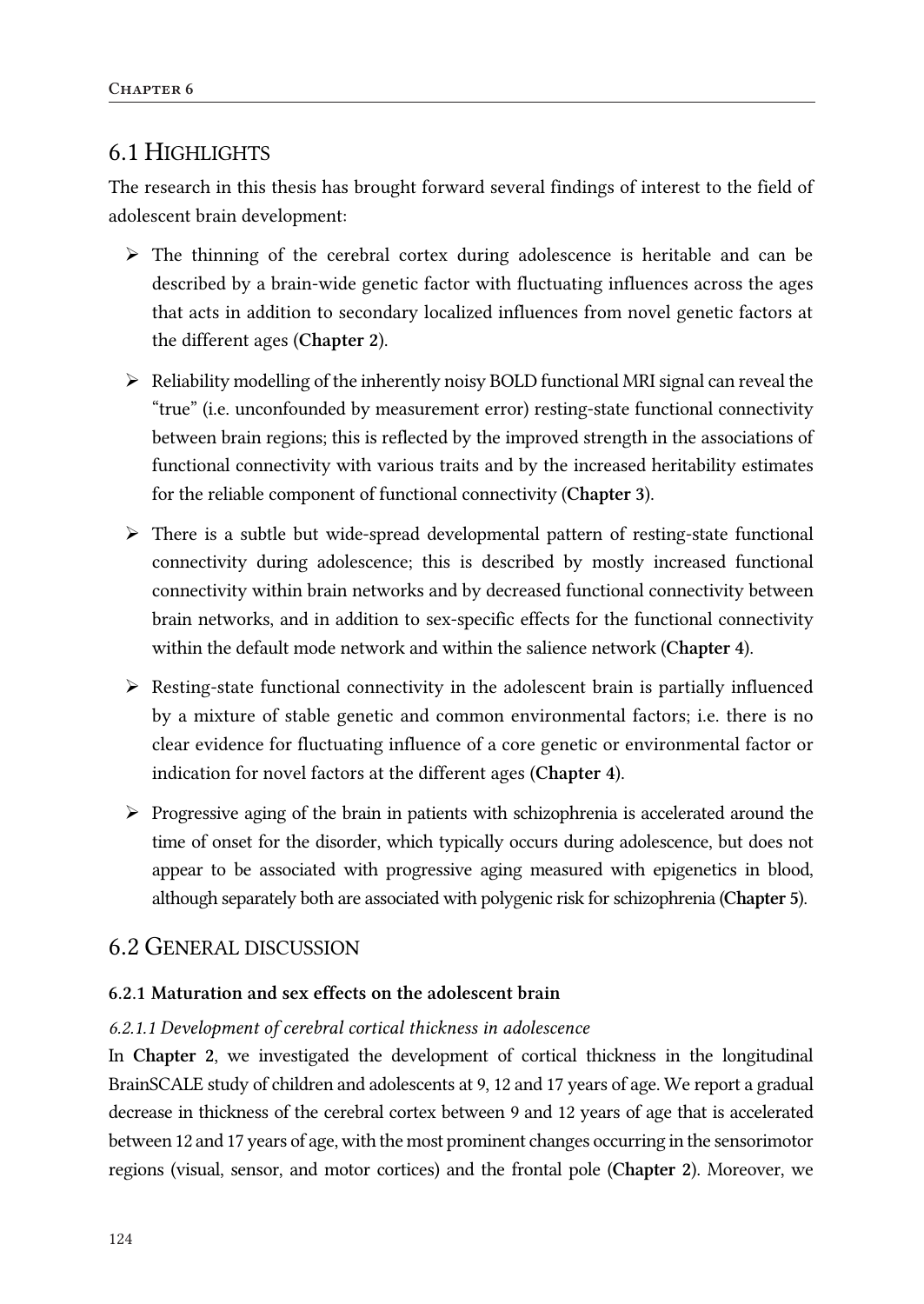reported that the accelerated thinning of the cortex that occurs between the ages 12 and 17 years makes the frontal, parietal, and temporal lobes at the age of 17 years distinct from those at the ages of 9 and 12 years in hierarchical clustering analysis (Chapter 2).

The developmental pattern of cortical thinning is typically observed during adolescence (Gogtay et al. 2004; Sowell et al., 2007; Raznahan et al., 2011; Wierenga et al., 2014; Zhou et al., 2015), and was now revealed to accelerate and differentiate the cortex during late adolescence based on three assessments per individual in the BrainScale cohort (van Soelen et al, 2012; van Soelen et al, 2012). Despite the numerous studies on the development of the cerebral cortex, no clear consensus has been reached whether cortical gray matter peaks during childhood or shows a continuous decline from infancy onward (Walhovd et al., 2017; Wierenga et al., 2014; Fjell et al., 2015). Between the ages 9 and 12 years, we reported that a majority of the children in the BrainSCALE cohort showed only a slight decrease in global cortical thickness, with several local cortical regions showing no significant changes in thickness (Chapter 2; van Soelen et al., 2012; Brouwer et al., 2014). These findings would suggest a possible plateau or peak in local cortical thickness before adolescence. For average cortical thickness, the thinning of the cortex continues beyond adolescence, and does not reach a plateau until adulthood between 30 and 60 years of age (Schnack et al, 2015). The rapid changes in the cortex during adolescence that results in phenotypic separation of the cortex in late adolescence from that in late childhood and early adolescence makes the frontal, parietal, and temporal lobe prominent candidates for studying behavioral changes during adolescence from a neuroscience perspective.

#### *6.2.1.2 Sexual differentiation in cortical thickness development in adolescence*

In Chapter 2, we investigated possible sex effects on the development of cortical thickness in the BrainSCALE cohort. However, we did not find any significant sex effects on the development of global cortical thickness throughout adolescence (Chapter 2).

In previous research on the BrainSCALE cohort, the onset of secondary sexual characteristics of puberty have been associated with decreased frontal and parietal gray matter densities at the age of 9 years (Peper et al., 2009). Changes in the levels of follicle stimulating hormone (FSH) in girls has been associated with changes in grey matter density between the ages 9 and 12 years, and levels of estradiol have been associated with grey matter density at age 12 years (Brouwer et al., 2015). This suggests that puberty may trigger the reorganization of brain structures such as the thinning of the cortex during adolescence (Peper et al., 2011). Despite the influence of puberty and pubertal hormones on the development of the cortex and the difference in pubertal timing of about 1 to 2 years between the sexes (Fredriks et al., 2000; Koenis et al., 2013), no differences between the sexes were present for the *thickness* of the cerebral cortex (Chapter 2). Sex effects play a prominent role in explaining variation of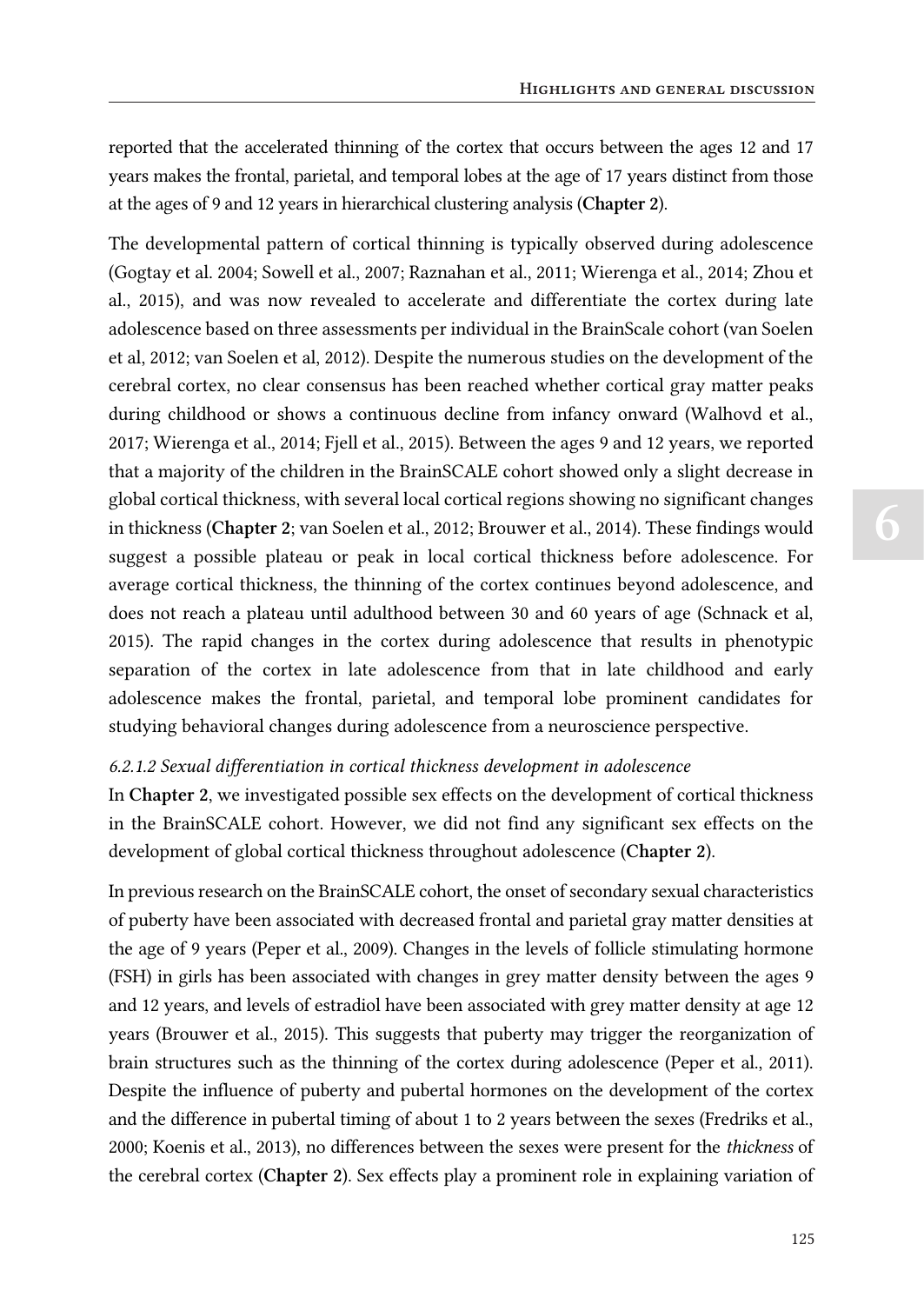volumetric and surface area measures of the brain structures (Lenroot et al., 2007; Ruigrok et al, 2014; Herting et al., 2018), and could explain differences observed in behavior and cognition between the sexes (Gur and Gur, 2016). However, the presence of sex effects on cortical thickness is still disputed (Walhovd et al., 2017; Koolschijn and Crone, 2013; Sowell et al., 2007; Lenroot and Giedd, 2010; Raznahan et al., 2011). Cortical thickness and surface area are two largely independent measures that make up cortical gray matter volume (Lenroot et al., 2007; Pannizon et al., 2009). Sex effects in cortical thickness might be explained by interaction with the development of surface area in childhood and early adolescence as the brain still grows in volume (Wierenga et al., 2014; Schnack et al., 2015). Alternatively, sex effects may not necessarily be present on the means, but rather on the variances; with larger variation in males compared to females (Wieringa et al., 2018). However, we performed a qualitative analysis of sex effects in cortical thickness in Chapter 2, and we not find any perceivable differences in phenotypic between regions of the cortex that precludes the possibility of sex effects on the means or variances of cortical thickness.

#### *6.2.1.3 Development of functional connectivity in adolescence*

In Chapter 4, we investigated the development of *brain-wide* functional connectivity within and between major cortical resting-state networks. We reported that there are changes in functional connectivity during adolescence that are characterized by a remarkable developmental pattern of increasing functional connectivity within cortical resting-state networks and decreasing functional connectivity between networks with age (Chapter 4).

Although resting-state networks may already be established by early age (Turk et al., 2019; Gao et al., 2015), our results show that there are still wide-spread but subtle changes in the functional coupling strength between brain regions during adolescence. Only a few longitudinal studies have been performed on functional connectivity in typically developing adolescents, with most studies focusing on specific connections (see overview of literature in Table 4.1 from Chapter 4). These studies generally report increasing functional connectivity within functional networks or decreasing functional connectivity between functional networks with age that is consistent with our results (Bernard et al., 2016; Long et al., 2017; Sherman et al., 2014; Wendelken et al., 2017; Wendelken et al., 2016). These developmental changes in brain connectivity may explain cognitive and behavioral changes during adolescence by tighter integration of functionally related brain regions and segregation of unrelated regions (Wig, 2017). For example, the better integration within the frontoparietal network we reported for the BrainSCALE cohort (Chapter 4) may support better cognitive performance (Jung and Haier, 2007). The segregation between the anterior cingulate cortex and insula of the salience network we reported for the BrainSCALE cohort (Chapter 4) could reflect segregation of bottom-up stimuli processing and top-down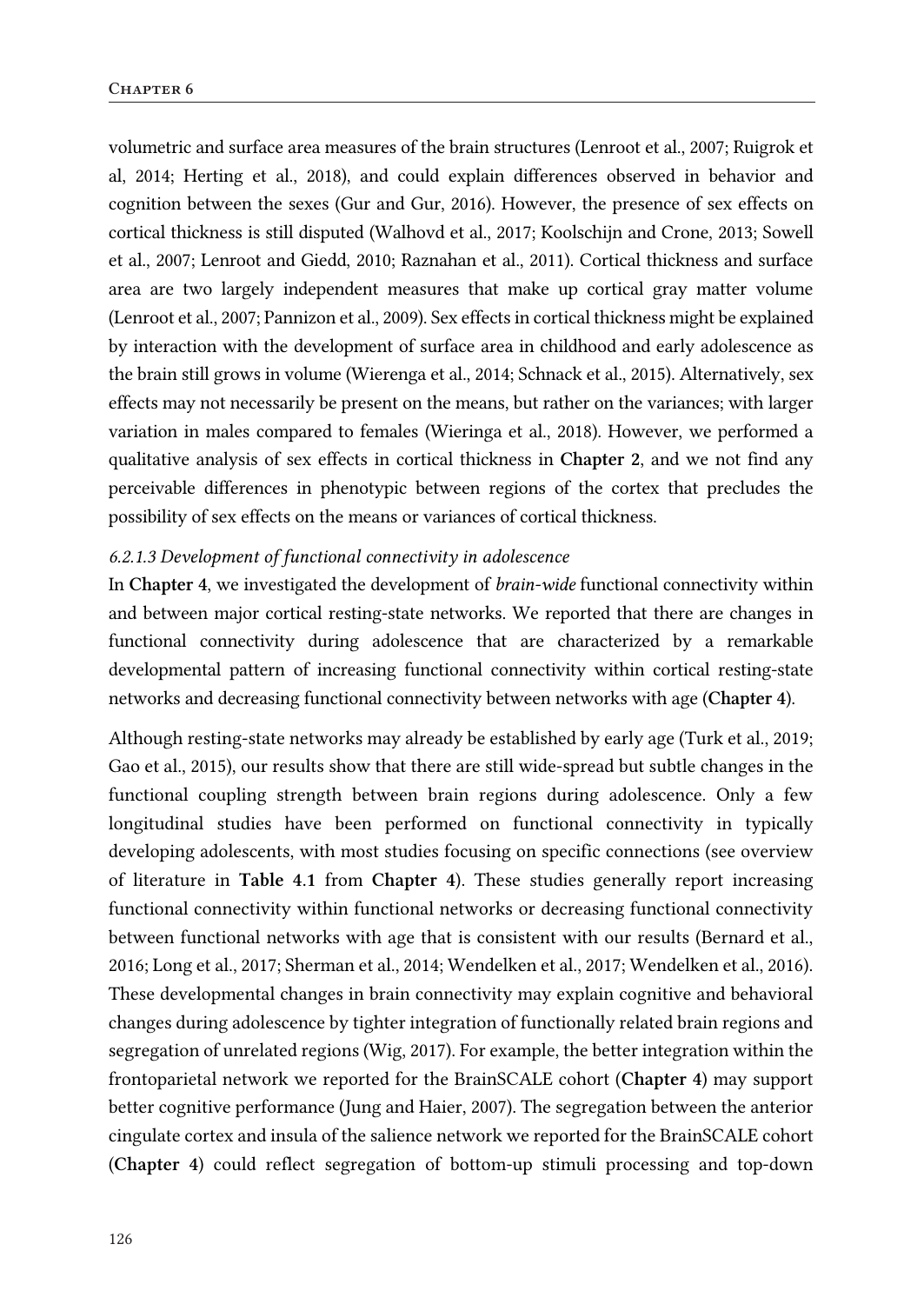cognitive control processing that might coincide with improved self-control and response inhibition during adolescence in reward-based decision making (Casey, 2013; Uddin et al., 2017; Bush et al., 2002; Stevens et al., 2011).

#### *6.2.1.4 Sexual differentiation in functional connectivity development in adolescence*

In Chapter 4, we investigated the effect of sex on functional connectivity within and between the major cortical resting-state networks. We reported that there is increased functional connectivity within the default mode network for girls compared to boys, and an opposite sex effect with increased functional connectivity within the salience network for boys compared to girls (Chapter 4).

Sex effects on functional connectivity have also been reported for adults and across the lifespan (Biswal et al., 2010; Zuo et al., 2010), and corroborate that sex differences in brain functioning are present during childhood and adolescence (Gur and Gur, 2016), with recent reports that sex difference in functional connectivity are already present during pregnancy in the fetal brains (Wheelock et al., 2019). These sex effects in functional connectivity could have potential relevance to behavioral differences in adolescent development. The increased functional connectivity within the default mode network for girls may explain their better performance at memory and emotive tasks for its role in auto-biography memory and emotion regulation (Gur et al., 2012; Raichle, 2015). Whereas the increased functional connectivity within the salience network for boys may explain their better performance at visuospatial and motor tasks for its role in overt attention/stimuli processing, integration of multimodal sensory information (Gur et al., 2012; Uddin, 2014).

*6.2.1.5 Necessity of stringent control for head motion effects on functional connectivity development* In addition to developmental finding of functional connectivity in the BrainSCALE cohort reported in Chapter 4, we also report a sharp decline in the amount of in-scanner head motion during the acquisition of the resting-state fMRI scans between the ages 13 and 18 years (Chapter 4).

The issue of head motion during scan acquisition has raised concerns for developmental findings of functional connectivity (Power et al., 2012). Despite best efforts to control for the effect of head motion during preprocessing of the resting-state scans, significant residual effects of head motion on functional connectivity within and between resting-state networks was present and was subsequently removed with additional regression during statistical analysis (Chapter 4). Although head motion will likely remain an issue in developmental studies, our results should be robust due to rigorous control for the effects of head motion on functional connectivity in a longitudinal study design.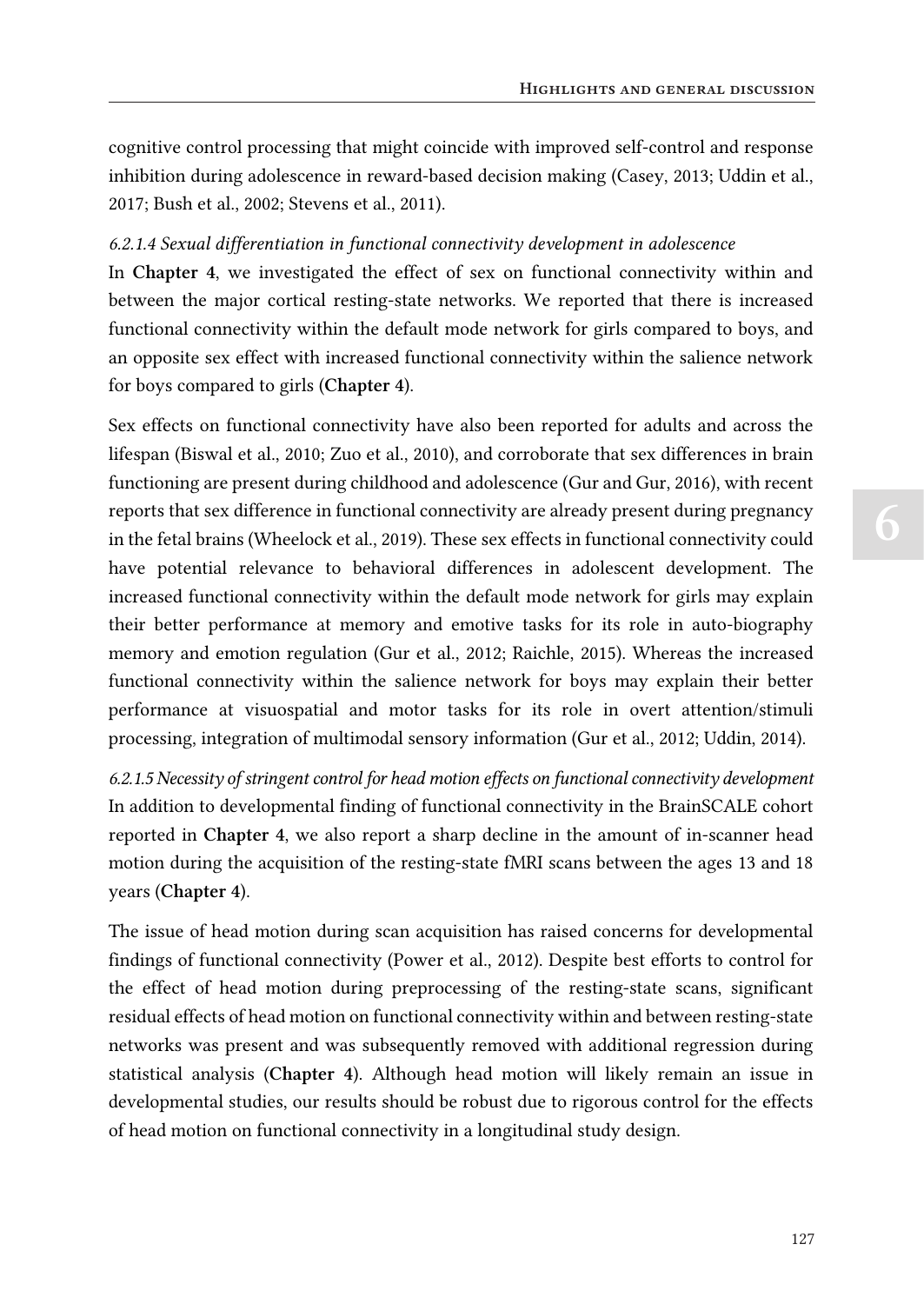#### *6.2.1.6 Necessity of longitudinal studies on functional connectivity development*

Cross-sectional studies on the development of functional connectivity do not always show consensus on the direction of change and affected regions (Stevens, 2016). In contrast to longitudinal studies, cross-sectional findings are confounded by possible cohort effects (Mills and Tamnes, 2014; Crone and Elzinga, 2014; Telzer et al., 2018). This concern is particularly true for the development of functional connectivity given the subtle changes in functional connectivity we report in Chapter 4 in the presence of large inter-individual variation typically present in functional connectivity and the sharp decline in head motion with age. With only a few longitudinal studies that focus on the development of specific connections for comparison, this emphasizes the need for more longitudinal studies in brain functioning to replicate the developmental findings for functional connectivity we report in Chapter 4 for the BrainSCALE cohort.

#### 6.2.2 Genetic and environmental influences on brain development

#### *6.2.2.1 Genetic and environmental influences on cortical thickness in adolescence*

In Chapter 2, we investigated the dynamic influences of genes and environment on the development of cerebral cortical thickness in the BrainSCALE cohort. We reported that the thinning of the cortex is driven by a core genetic factor with fluctuating influences from late childhood throughout adolescence, and novel genetic influences at the regional level that may reflect differential expression of genes marking distinct stages of cortical development in adolescence (Chapter 2).

Earlier genetic studies of cerebral cortex characteristics have reported evidence that cortical thickness for regions across the brain, including homotopic regions on each hemisphere, are influenced by a common genetic factor in both children and in adults (Schmitt et al., 2008; Rimol et al., 2010; Chen et al., 2013; Wen et al., 2016; Schmitt et al., 2017). The genetic correlation between some of these regions showed increased towards the second decade of life (Schmitt et al., 2017), that could be related to an increasing influence of the core genetic factor found in the BrainSCALE cohort (Chapter 2).

Moreover, we found that the core genetic factor influences both the cortical thickness measured at a specific age as well as the rate of change for the accelerated thinning of the cortex throughout adolescence (Chapter 2). Previous studies have reported genetic influences on the change rate of brain structures (Brans et al., 2008; van Soelen et al., 2012; van Soelen et al., 2013; Brouwer et al., 2014; Bootsman et al., 2015; Hedman et al., 2016; Brouwer et al., 2017), and how genes that drive these changes in brain volumes and cortex thickness are also responsible for intelligence (Brans et al., 2008; Brouwer et al., 2014), thinning of the cortex in schizophrenia patients (Hedman et al., 2016), and growth of cerebellar volume is related to stature during development (van Soelen et al., 2013). In a prior study of the BrainSCALE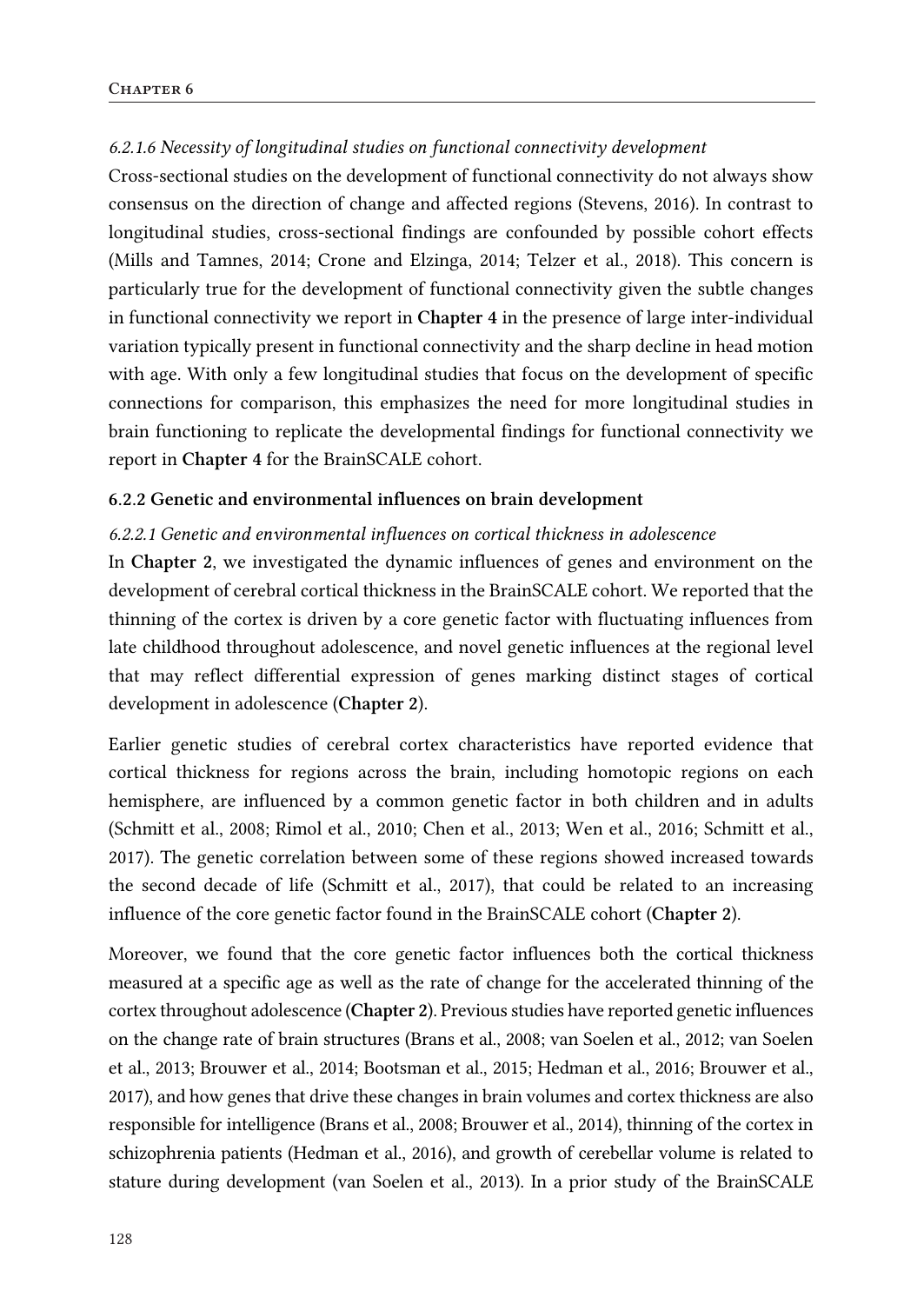cohort, novel genetic influences were reported for local regions of the cortex at age 12 years (van Soelen et al., 2012). In Chapter 2, we extended these findings with the third assessment of the BrainSCALE cohort at age 17 years, and we reported that the novel genetic influences expanded to *additional* regions of the cortex (Chapter 2). This genetic differentiation of the cortex during adolescence might be the result of continued areal specialization of the cortex that continues to develop well into early adulthood and beyond, in particular the frontal cortex (Schnack et al., 2015; Fjell et al, 2015).

It has been suggested that areal specialization of the neocortex is established during early development, and that later development is the result of more general maturational processes affecting the entire neocortex (Pletikos et al., 2014). Several studies reported a remarkably strong homogeneity in gene expression profiles among neocortical areas despite their functional specialization (Roth et al., 2006; Kang et al., 2011; Hawrylycz et al., 2015; Jaffe et al., 2015). These studies match the findings we reported from the BrainSCALE cohort of a core genetic factor that influences the cortical thickness throughout the entire brain and across childhood and adolescence (Chapter 2; van Soelen et al., 2012). However, there is a distinct temporal differential gene expression during adolescence that is marked by a second wave of substantial changes in gene expression at the end of adolescence (Somel et al., 2010; Colantuoni et al., 2011; Pletikos et al., 2014; Jaffe et al., 2015). This temporal differential gene expression of the cortex coincides with the novel genetic influences and the more pronounced waxing and waning influences of the core genetic factor we found in the BrainSCALE cohort during the accelerated thinning of the cortex between the ages 12 and 17 years (Chapter 2). The thinning of the cortex during adolescence has been linked to gene expression of genes related to synaptic function, dendrite development, myelination, and cellular composition of the neuropil (Whitaker et al., 2016; Kang et al., 2011; Jaffe et al., 2015). These studies support the idea that the biological processes underlying the apparent cortical thinning observed during development is due to pruning of neuronal synapses and dendrites accompanied by a decrease in supporting glial cells, and a parallel increase of oligodendrocytes responsible for myelination of neuronal axons (Huttenlocher, 1979; Bourgeois and Rakic, 1993; Huttenlocher and Dabholkar, 1997; Paus et al., 2008; Paus, 2010; Petanjek et al., 2011; Miller et al., 2012; Deoni et al., 2015). Together, the ongoing areal specialization of the cortex during adolescence might be the result of shifting balances in ongoing maturational processes and spurred by new genetic factors that could be related to the rapid cognitive and behavioral changes during adolescence.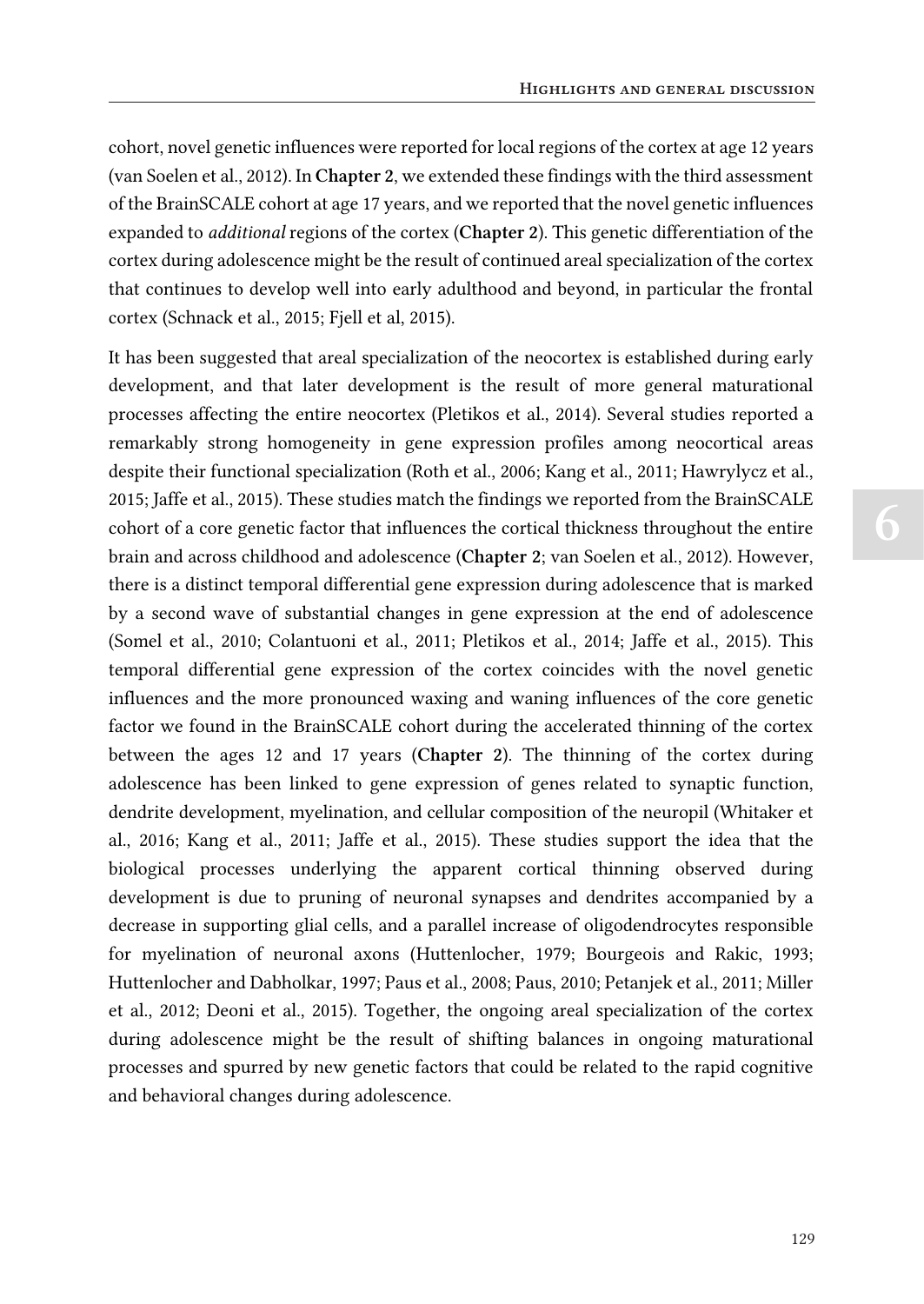#### *6.2.2.2 Reliability modelling of functional connectivity for genetic studies*

In Chapter 3, we investigated the application of a measurement model for improving the reliability of noisy measures such as functional connectivity. We reported that reliability modelling of functional connectivity can benefit genetic studies by detecting the genetic signal for the stable and reliable component of functional connectivity that is free from random measurement error (Chapter 3 and Chapter 4).

Twin studies have reported genetic control over brain activity at rest with generally low heritability estimates (see overview of literature in Table 4.2 from Chapter 4). Heritability estimates are influenced by the presence of measurement error (Posthuma et al., 2000). The reliable component of functional connectivity can be derived by controlling for measurement error using repeated measures or split-session measures in a measurement model (van Baal et al., 1998; van Beijsterveldt et al., 2001; Brandmaier et al., 2018; Cooper et al., 2019). An empirical evaluation of the utility of the measurement model revealed the ability to extract a reliable component of functional connectivity that had increased heritability (Chapter 3). This increase is due to standardizing genetic variances over the variance of the reliable component rather than the full phenotypic variance that contains the measurement error that would otherwise be attributed to an individual's unique environmental influences (Posthuma et al., 2000). The use of a measurement model resulted in similar increases in heritability estimates as previous study using a custom linear mixed effects model on repeated measures (Ge et al., 2017). This method has been published in a public repository on Github<sup>3</sup> and can be applied in other studies including in existing resting-state studies on fMRI brain measurements.

#### *6.2.2.3 Genetic and environmental influences on functional connectivity in adolescence*

In Chapter 4 we applied the reliability modelling detailed in Chapter 3 to the resting-state functional connectivity measures of the BrainSCALE cohort. We investigated the genetic and environmental influences on brain-wide functional connectivity within and between eight major cortical resting-state networks: the default mode, frontoparietal, dorsal attention, salience, sensorimotor, visual, language, and cerebellar networks. We reported that the reliable component of functional connectivity within and between the major resting-state networks is influenced by additive genetics and common environmental factors during adolescent brain development (Chapter 4).

So far, only a few studies have investigated genetic influences on networks beyond the default mode network. These studies were mostly performed in adults and did not always investigate influences from common environment that cannot be directly dismissed in a

<sup>3</sup> https://github.com/jalmar/openmx-models/reliability/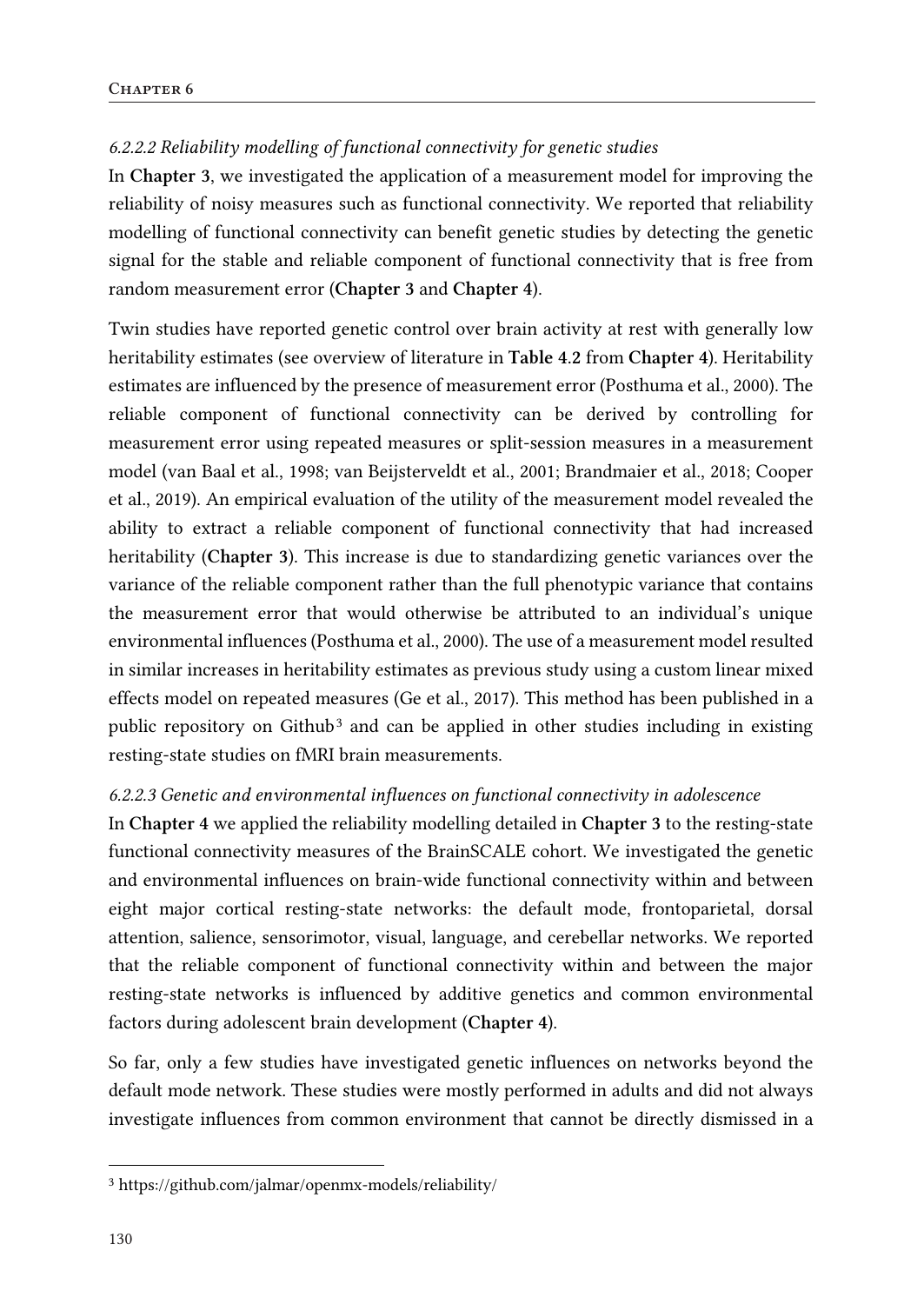study of children living in the same household (Adhikari et al., 2018; Ge et al., 2017; Sudre et al., 2017; Yang et al., 2016). One study in particular was close to the age range of the BrainSCALE cohort and reported similar mixed influences of both additive genetics and common environment on function connectivity of resting-state networks during early adulthood (Yang et al., 2016). In both studies, connections from the frontoparietal, dorsal attention, and salience networks, all involved in higher order cognitive control, were influenced primarily by additive genetics (Chapter 4; Yang et al., 2016). Common environment plays a considerable role for most sensory networks, including the sensorimotor network, language network and cerebellum in the BrainSCALE cohort (Chapter 4) that has previously been reported only for the sensorimotor network (Yang et al., 2016). A notable exception is the default mode network that is partially influenced by an additive genetic factor or a common environmental factor in the BrainSCALE cohort instead of only an additive genetic factor typically reported by the other studies (Chapter 4; Adhikari et al., 2018; Ge et al., 2017; Sudre et al., 2017; Yang et al., 2016). The application of a measurement model and the use of an extended twin design may have contributed to the improved detection of common environmental influences. Although most likely a combination of both genetic and environmental influences play a role with possible interaction between the two that could not be modeled with the current limitation on sample sizes.

There was no strong indication for distinct genetic influences at the different ages or heritability of the *changes* in functional connectivity, suggesting mostly stable influences across adolescence (Chapter 4). This is in contrast to the dynamic genetic influences on the structural brain of the BrainSCALE cohort we reported in Chapter 2 for the same ages. A longitudinal study of functional brain development during infancy reported age-dependent genetic effects on functional connectivity within resting-state networks (Gao et al., 2014). Although it is possible that genetic influences of brain function at rest may have stabilized during adolescence, additional longitudinal twin studies with larger sample sizes would be needed to verify these results.

Where twin studies can tell if a trait is influenced by genetic factors, a gene discovery study is needed to identify possible causal variants. In a genome-wide association study, the strength in functional coupling between brain regions in healthy adolescents was dependent on polymorphisms of a set of genes enriched for ion channels (Richiardi et al., 2015). The synchronous resting-state activity in the brain has been associated with gene expression levels in the cortex based on similarity in gene expression profiles for distal functionally connected brain regions (Hawrylycz et al., 2015). The oscillatory activity of the brain measured with electroencephalography (EEG) is associated with tissue-specific expression of genes that also play a role in psychiatric disorders (Smit et al., 2018) These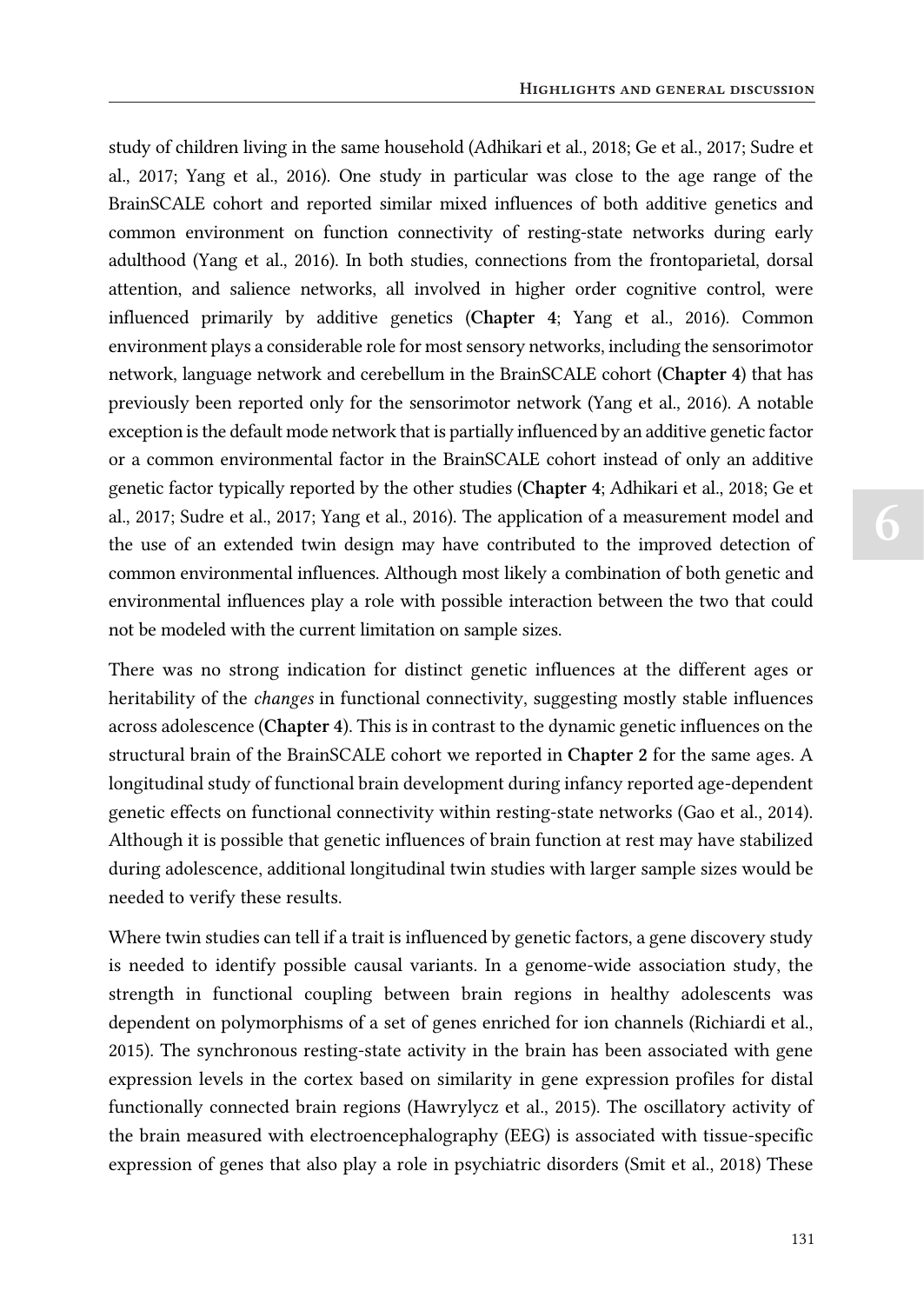studies confirm that functional connectivity of the human brain is indeed partially determined by genetics.

#### 6.2.3 Brain development and cognitive performance

#### *6.2.3.1 Individual differences in intellect, cortical thickness, and functional connectivity*

In Chapter 4, we investigated the association between intelligence and the coupling strength within and between the major cortical resting-state networks in the BrainSCALE cohort, including the frontoparietal network that has been implicated to support a distributed network of cognitive performance (Jung and Haier, 2007). However, no significant association between intelligence and functional connectivity was found for individual connections within or between the major cortical resting-state networks (Chapter 4). Moreover, preliminary investigation of the association between intelligence and cortical thickness in the BrainSCALE cohort revealed that the association previously reported to appear around 12 years of age (Brouwer et al., 2014) started to diminish again at age 17 years (not shown).

Previous research on the BrainSCALE cohort has reported an association between cognitive abilities and global brain volumes already at the age of 9 years that is partially determined by a genetic correlation (van Leeuwen et al., 2009). However, the phenotypic and genetic association between (verbal) intelligence and cortical thickness does not emerge until the age of 12 years (Brouwer et al., 2014). At the age of 17 years, the association between intelligence and cortical thickness started to disappear again, and is most likely explained by the reversal of the association between intelligence and cortical thickness (Schnack et al., 2015). This reversal of the association has implications for studying cognitive development in late adolescence and emerging adulthood. Other developmental studies have reported similar associations between intelligence and cortical development during childhood and adolescence that is both dependent on age with diminishing strength during late adolescence and show strong genetic overlap between the two measures (Shaw et al., 2006; Burgaleta et al., 2014; Schmitt et al., 2019).

Previously research on the BrainSCALE cohort has linked cognitive performance to increases in global network efficiency of the structural brain (Koenis et al., 2015; Koenis et al., 2018). However, no association between intelligence and functional connectivity was found for individual connections within or between the major cortical resting-state networks (Chapter 4). Other studies have typically reported on increased functional connectivity between regions that are part of the fronto-parietal network in association with intelligence in adults, but extends to other regions depending on the type of the cognitive process (Song et al., 2008; Hearne et al., 2016; Basten et al., 2015; Shearer et al., 2020). Contemporary theories on human intelligence suggest that cognitive performance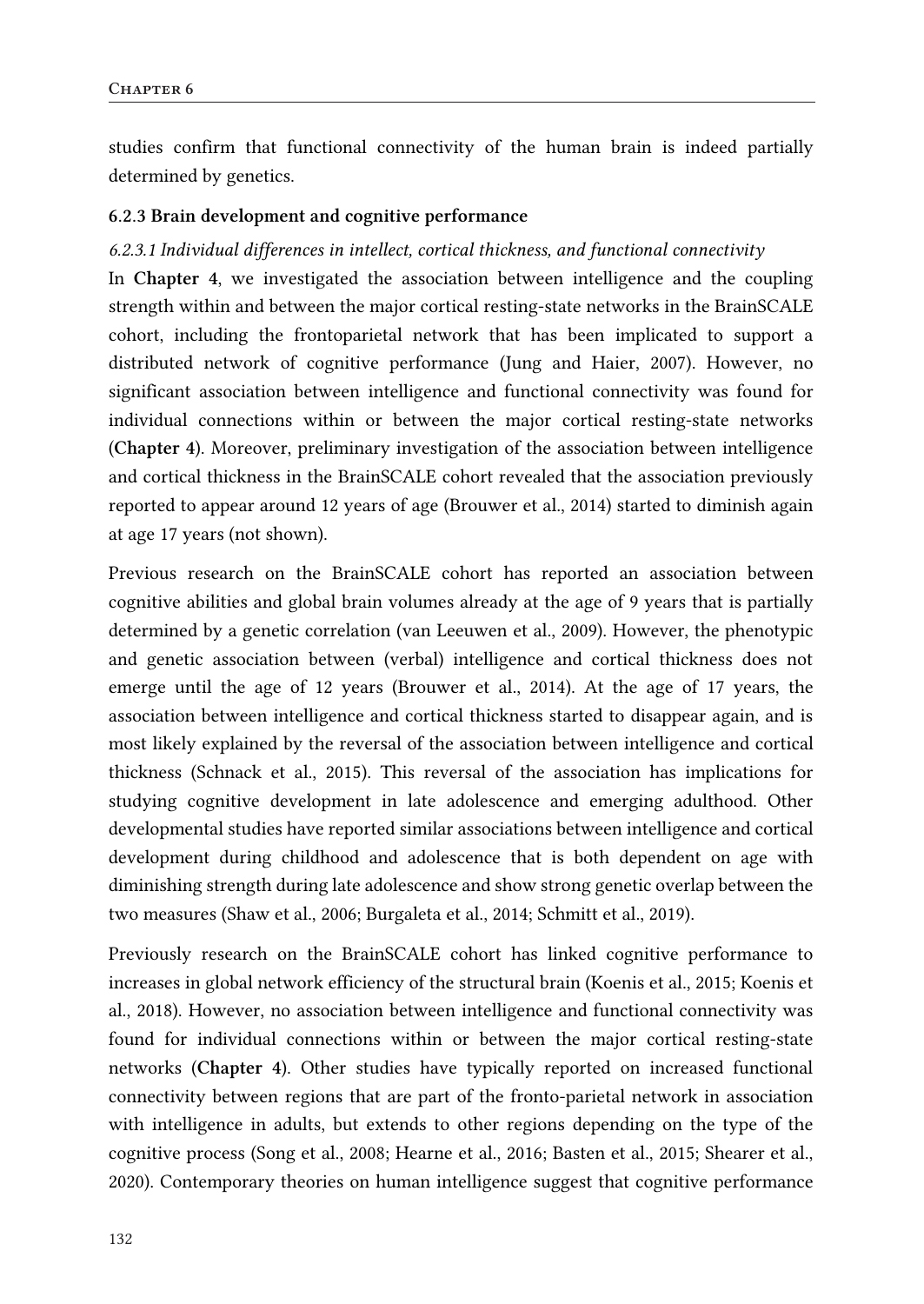is attributed to the integration of a brain-wide regions that extend beyond the frontoparietal network, rather than supported by individual regions or structural or functional connections (Jung and Haier, 2007; Deary et al., 2010; Barbey, 2017). Although, in contrast to global efficiency of the structural brain, evidence that global efficiency of the functional brain supports intelligence has been disputed (Kruschwitz et al., 2018). In general, there have been sparse number of reports on associations between functional connectivity and behavioral traits that has been attributed to unreliable measurements at the individual functional connections of the brain (Vaidya and Gordon, 2013; Geerligs et al., 2017; Noble et al., 2019). The application of a reliability model in the association between functional connectivity and traits may reveal the "true" association in absence of measurement error (Leigh Wang, 2010; Cooper et al., 2019).

# *6.2.3.2 Improving the associations between functional connectivity and traits with reliability modelling*

In Chapter 3, we investigated the application of a measurement model for improving the reliability of noisy measures such as functional connectivity. Empirical evaluation of the utility of a measurement model in the Human Connectome Project Young Adult cohort for different sample sizes and scan durations revealed improvement in association strengths up to 1.8-fold (Chapter 3).

Associations between functional connectivity and behavioral measures are typically low for resting-state functional connectivity (Vaidya and Gordon, 2013; Smith et al., 2015). The sparse and conflicting reports of functional connectivity with measures such as intelligence (Kruschwitz et al., 2018), might be the result of unreliable measurements that puts an upper limit on the association (Vul et al., 2009; Leigh Wang, 2010). However, despite the improvements in association strength using a measurement model to obtain estimates of functional connectivity "free" of random measurement error, most traits remained only weakly associated for individual connections (Chapter 3). Functional connectivity might simply not be sensitive enough for detecting associations with behavioral traits at individual connections but instead requires a holistic approach (e.g. multivariate or connectome-based modelling) to find robust associations with behavior (Geerligs et al., 2017; Smith et al., 2015; Finn et al., 2015; Rosenberg et al., 2015). Alternatively, the highly adaptive and flexible nature of human behavior might be better supported by dynamic properties of functional connectivity (Hutchison et al., 2013; Hilger et al., 2020). The measurement model and example code are available on a public repository on  $Github<sup>4</sup>$  and can be applied in other studies including in existing resting-state studies on fMRI brain measurements.

<sup>4</sup> https://github.com/jalmar/openmx-models/reliability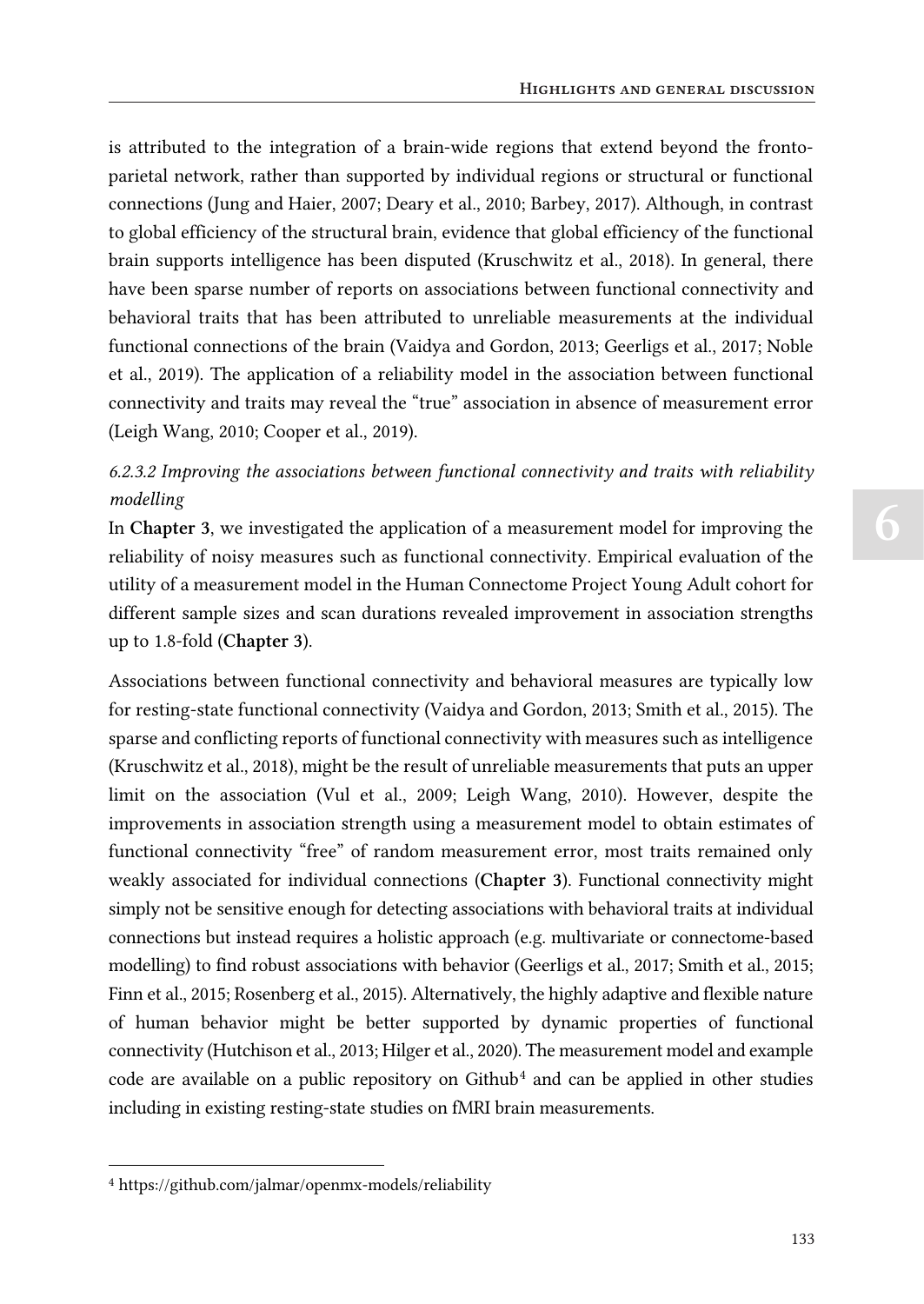#### 6.2.4 Brain development and progressive aging in schizophrenia

#### *6.2.4.1 Accelerated aging in the brain of schizophrenia patients*

In Chapter 5, we reported on accelerated aging of brain structure for patients with schizophrenia that is nominally associated with polygenic risk for schizophrenia. The presence of accelerated aging in schizophrenia is consistent with other studies reporting accelerated aging of the brain in schizophrenia patients (Koutsouleris et al., 2014; Nenadić et al., 2017; Kaufmann et al., 2019; Jonsson et al., 2019). We reported that individuals with higher polygenic risk for schizophrenia displayed faster aging of the brain (Chapter 5) that is in line with reported overlap between common genetic variants associated with brain aging and common variants associated with schizophrenia in the population (Kaufmann et al., 2019). Typical development provides a baseline for aberrant development that is usually associated with psychiatric disorders such as schizophrenia (de Wit et al., 2016; Smieskova et al., 2010; Rapoport et al., 2012). The combination of polygenic risk for schizophrenia, longitudinal brain changes, and clinical measures could be used to better predict transition to psychosis (Perkins et al., 2019). However, discordance for the disorder in monozygotic twins suggests that despite the high heritability of the disorder and brain structures in general, the onset of the disorder might be a result of an interaction with the environment that is unique to each individual (Smith, 1970; van Os et al., 2008).

#### *6.2.4.2 Epigenetic aging in schizophrenia patients*

In Chapter 5, we reported on epigenetic aging in blood that was significantly accelerated in schizophrenia patients, but was not associated with accelerated aging in the brain. Previous reports have suggested no accelerated epigenetic aging or association with premature mortality for schizophrenia in blood or post-mortem brain samples (McKinney et al., 2017; Voisey et al., 2017; McKinney et al., 2018; Kowalec et al., 2019), with some exceptions (Okazaki et al., 2019; Ori et al., 2019). An absence of association between the MRI-derived brain age gap and Horvath's epigenetic age gap in blood samples has previously been reported in elderly population (Cole et al., 2018). No overlap between genetic variants identified for schizophrenia and epigenetic aging is reported in a relatively small sample despite indication for colocalization of genetic and epigenetic loci implicated in schizophrenia (Lu et al., 2018; Hannon et al., 2016). Moreover, epigenetic loci used to predict epigenetic age do not overlap with known epigenetic loci implicated in schizophrenia (Mill et al., 2008; Hannon et al., 2016). The absence of an association between MRI brain aging and epigenetic aging has been reason to suspect distinct aging processes are involved (McKinney et al., 2017; Voisey et al., 2017; McKinney et al., 2018; Cole et al., 2018). The absence of association with Levine's epigenetic age predictor, one that also takes into account extrinsic factors of typical aging, from the results of the schizophrenia cohort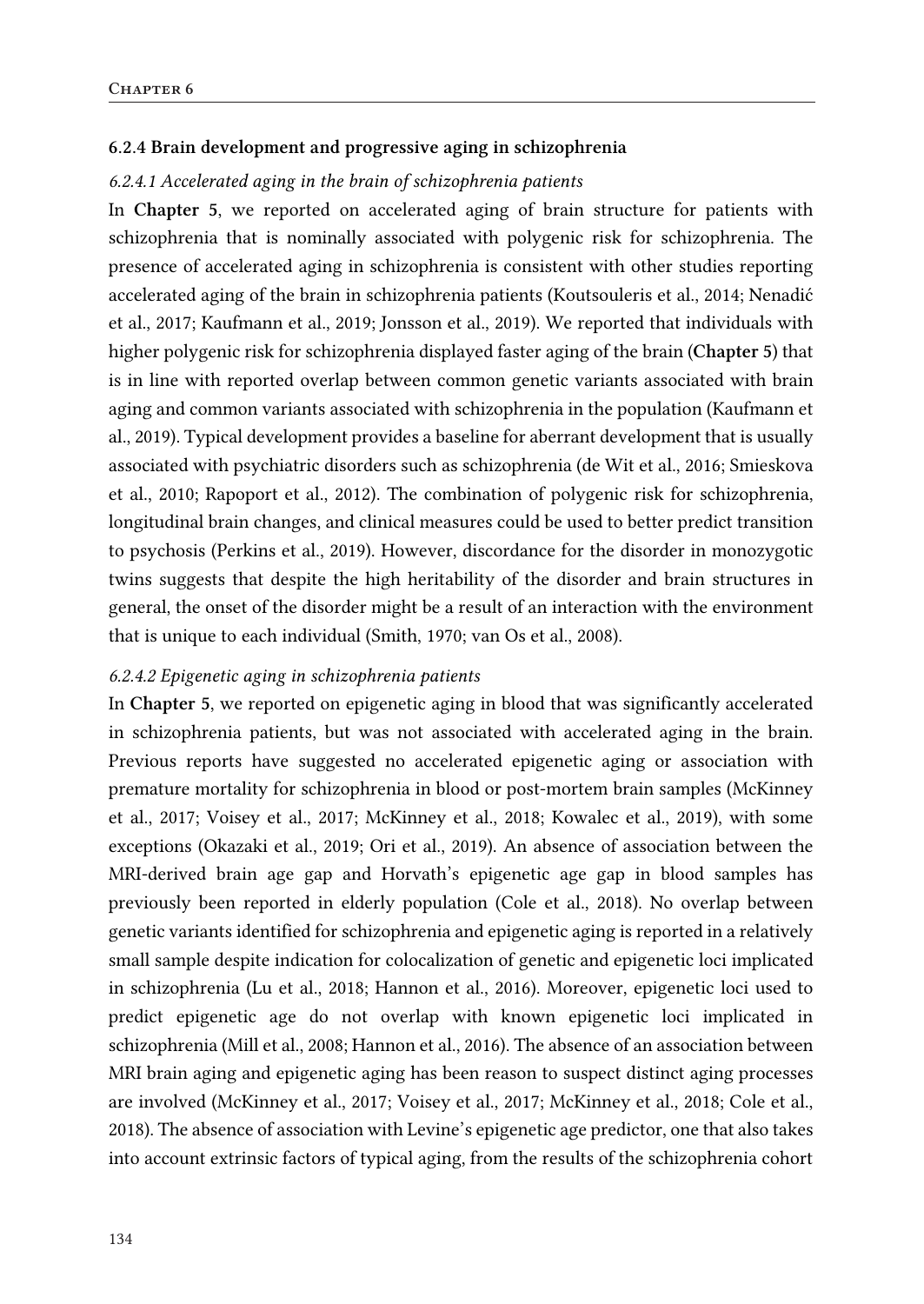affirms the conclusion that aging of the brain and epigenetic aging in blood might be two distinct processes in the etiology of schizophrenia, despite their commonality in predicting mortality (Cole et al., 2018; Marioni et al., 2015; Chen et al., 2016).

#### 6.2.5 Methodological considerations

There are some methodological limitations that should be considered when interpreting the findings of this thesis. First, the BrainSCALE cohort was acquired on 1.5 Tesla MRI scanners that, in contrast to the 3.0 Tesla MRI scanners used in the schizophrenia cohort and the Human Connectome Project Young Adult cohort, produce images with lower signal-to-noise ratio (Frayne et al., 2003). Despite the availability of 3.0 Tesla MRI scanners at follow-up assessments, a deliberate choice was made to continue using the same 1.5 Tesla MRI scanners to minimize the impact of scanner variations on the brain measures. Second, although the BrainSCALE cohort has a decent sample size for neuroimaging, it is relatively modest for twin studies. The sample size limits the power of the genetic analyses in the ability to detect weak genetic signals, especially for noisy measurements such as resting-state functional connectivity (Boomsma et al., 2000). However, restrictions on the power of a study due to unreliable measurements can be partially lifted by the application of reliability modelling. Similarly, the progressive aging study in the schizophrenia cohort is limited in the availability of genetic and epigenetic samples. It should be noted that the cohort was not used to identify genetic or epigenetic loci related to progressive brain aging. Instead, the summary scores from large discovery samples were used to obtain the polygenic risk for schizophrenia and epigenetic aging scores used in the analyses. Third, although longitudinal statistical analyses were employed to take advantage of the repeated measurements in the BrainSCALE and the schizophrenia cohorts, the data were not processed using longitudinal pipelines. Longitudinal pipelines can help to minimize interscan variation that may arise during processing (Reuter et al., 2012; Hart et al., 2018). Finally, no longitudinal epigenetic samples were available in the schizophrenia cohort. Although epigenetic modifications are believed to be relatively stable over time (Talens et al., 2010; Shah et al., 2014), the timing of the epigenetic modifications can still play a crucial role in the manifestation of psychiatric disorders (Kofink et al., 2013).

#### 6.2.6 General conclusion

Understanding typical brain development in children and adolescents is important because it provides a baseline for what is to be considered aberrant development, and helps to understand what brain structures or functioning is responsible for adolescent behavior. The inclusion of twins can determine to what extent variation in adolescent brain characteristics and behavior are determined by genetic and environmental influences. Together, these